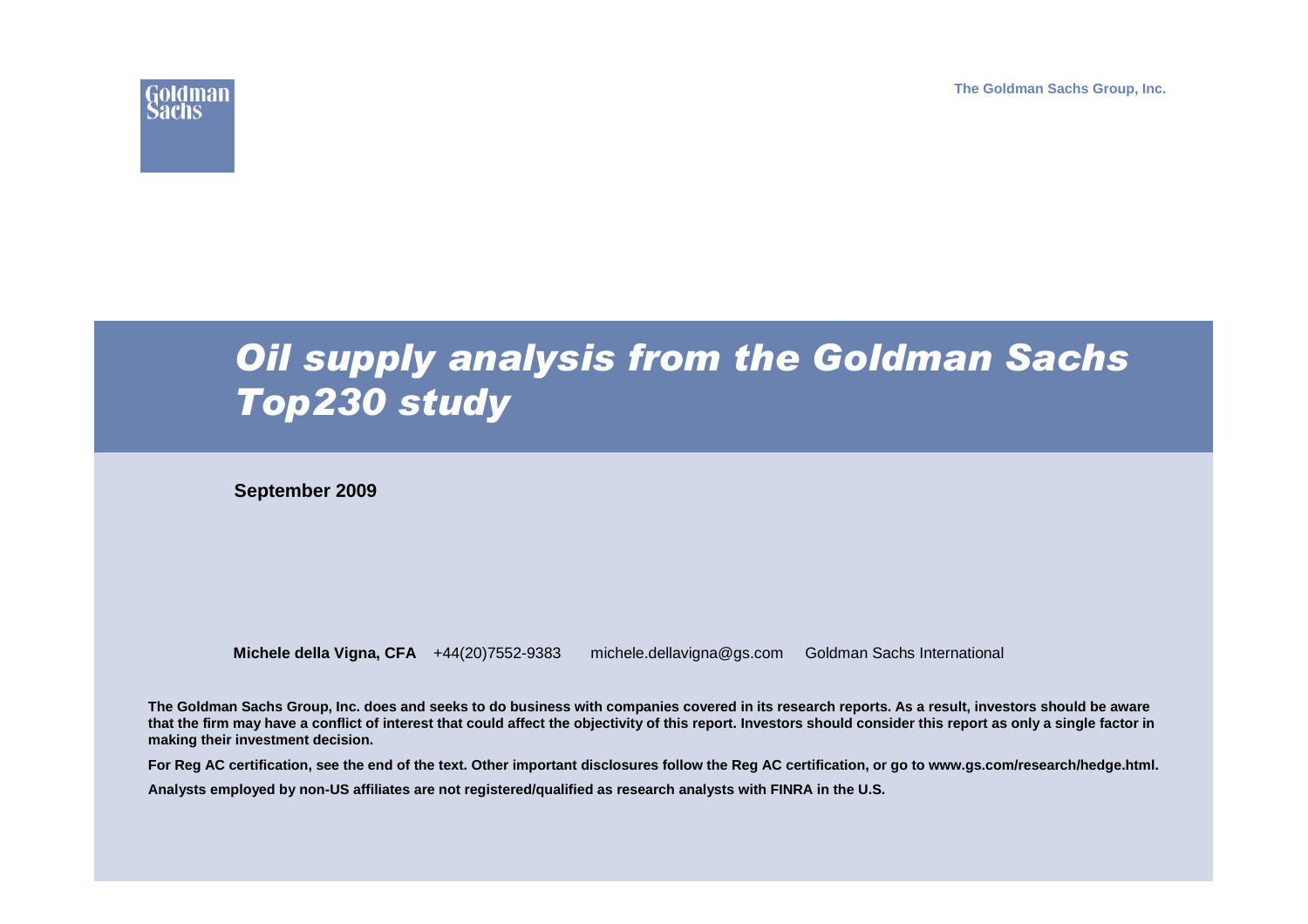### Goldman<br>Sachs *The Top230 study: 3 key takeaways for oil supply*

Our Top230 study models the largest 230 new oil and gas developments in the world, with a total 352 bn boe of reserves, \$2.6 tn of capex and 37 mn boe of peak production in 2019.

We have been conducting this study since 2003 and it gives us insight into the development of large new projects, the industry's ability to deliver them and the decline rates of the producing base.

Three key themes relevant to global oil supply emerge from this study:

-1) the 2007-09 period was effectively wasted in terms of maturing new projects towards FID (Final Investment Decision);

-2) decline rates in non-OPEC have increased;

-3) the industry's delivery track record has been very poor. If this trend continues, non-OPEC faces potentially disastrous production declines.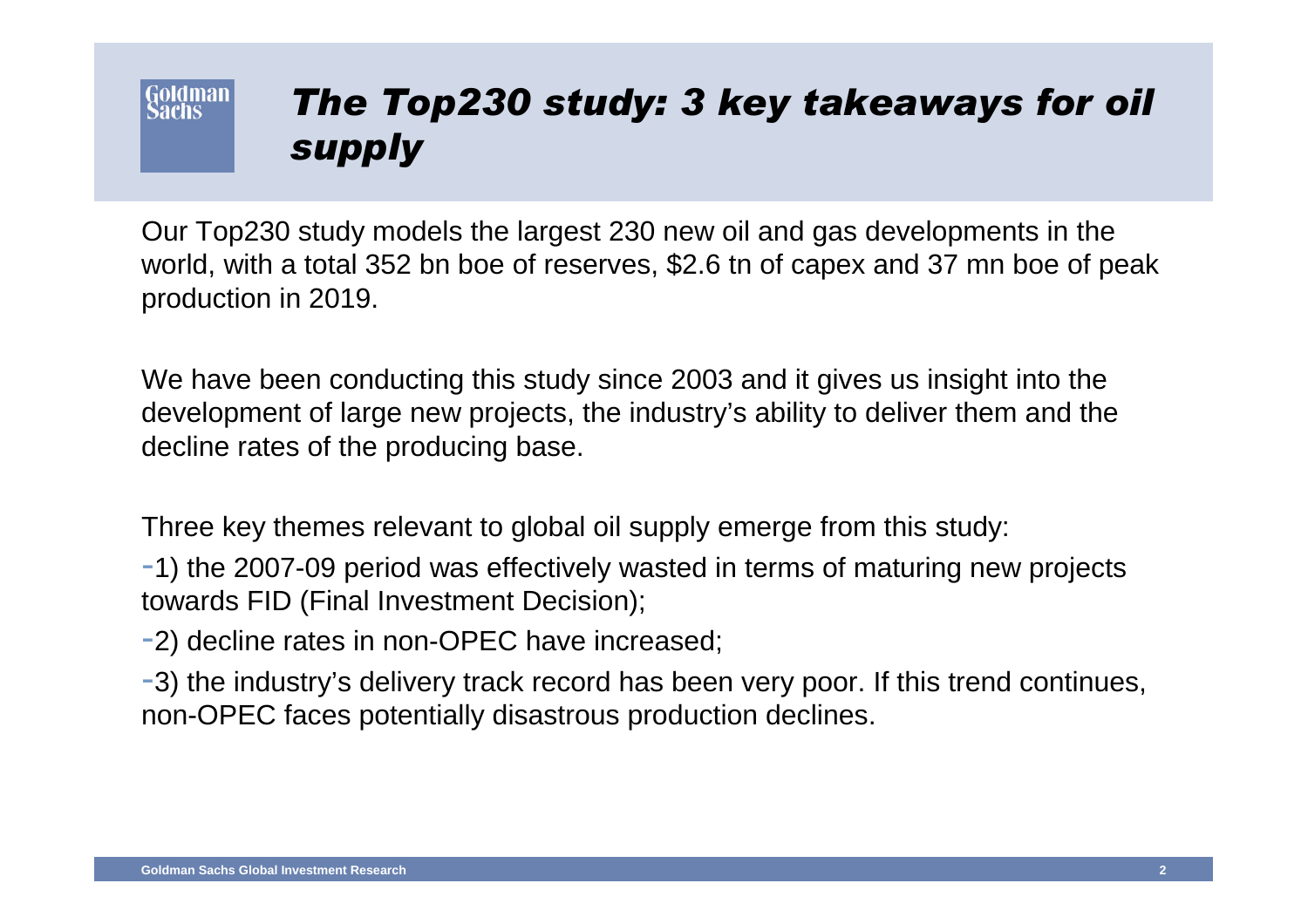

Source: Goldman Sachs Equity Research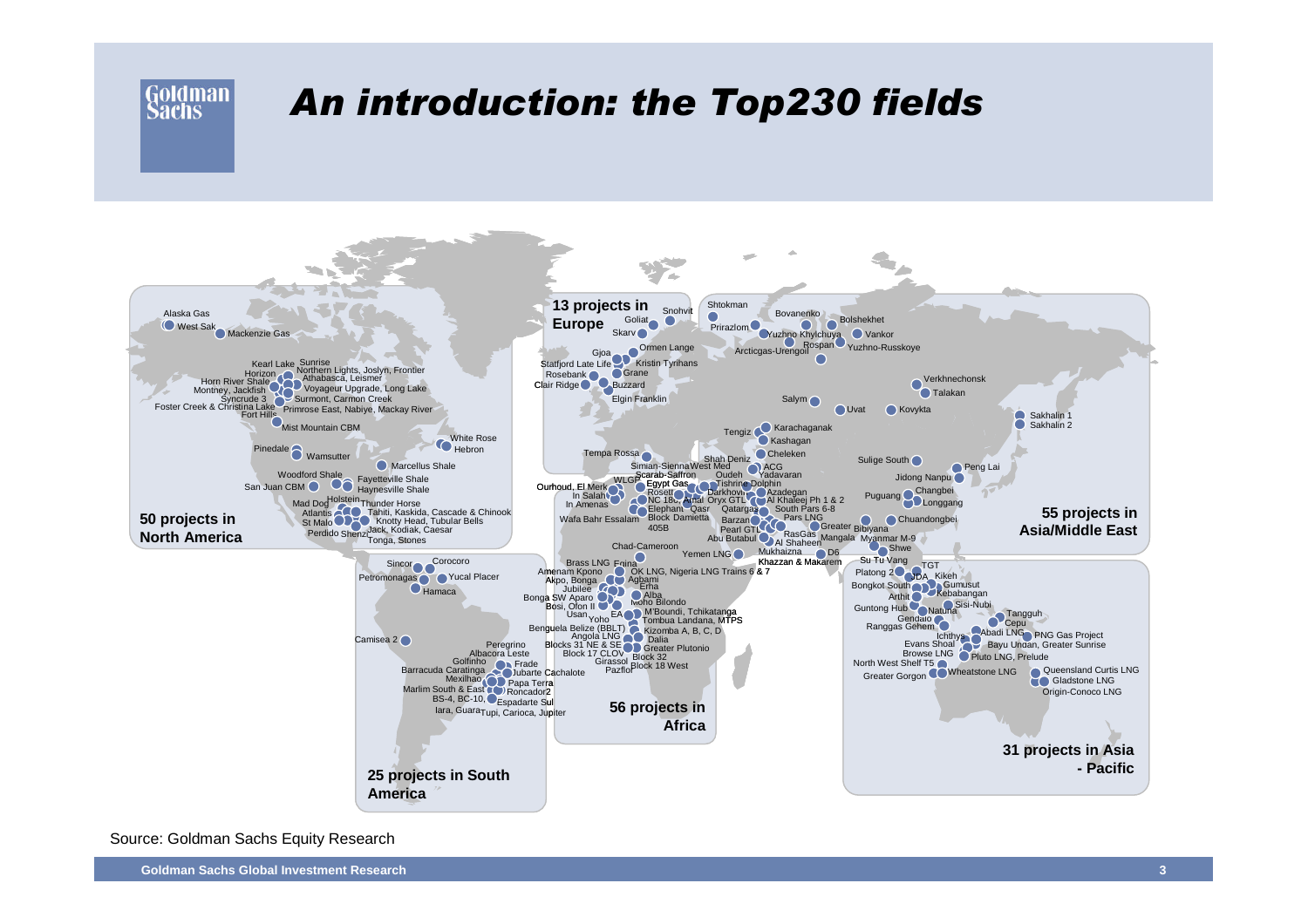# *A detailed analysis of global oil supply*

The following slides focus on six issues:

Goldman<br>Sachs

- 1. Modelling oil decline rates by region and adding production from the major new start-ups, non-OPEC production expected to decline c.1.2% pa in the coming five years;
- 2. Decline rates in non-OPEC have increased in the past years. The key question is whether this dynamic will continue;
- 3. The industry failed to move forward major new projects in the period 2007-09. Given a standard delivery period of c.4 years from FID to delivery, this implies that the 2011-13 period will suffer from a small amount of new start-ups;
- 4. Project delivery from the industry has been poor, with 5% less volumes than expected 1 year forward; 10%-15% less 2 years forward and 15%-20% less 3 years forward;
- 5. If this poor delivery continues, non-OPEC production would decline at 2% pa in the 2011-13 period;
- 6. OPEC (outside Saudi) should also struggle to grow capacity and 2009 is likely to prove a difficult year to repeat.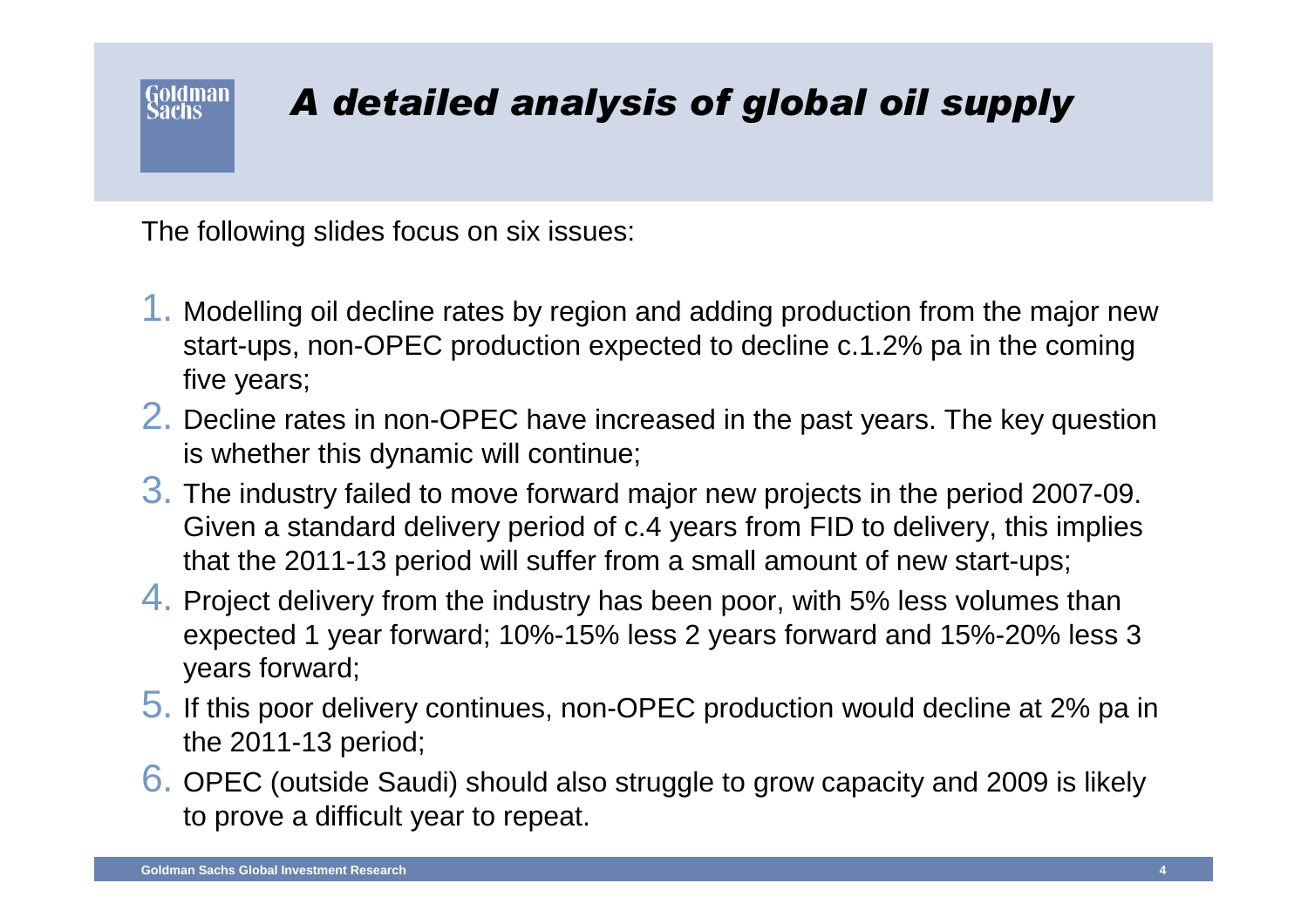$|\text{Goldman}|$ 

## *1: Non-OPEC production on our estimates will decline even with no delivery problems*

| Production ex-Top230 growth/(decline) | 2002           | 2003        | 2004           | 2005           | 2006   | 2007        | 2008    | 2009E       | 2010E   | 2011E   | 2012E   | 2013E   | 2014E       |
|---------------------------------------|----------------|-------------|----------------|----------------|--------|-------------|---------|-------------|---------|---------|---------|---------|-------------|
| Russia                                | 9%             | 11%         | 9%             | 3%             | 2%     | 0%          | $-2%$   | $-2%$       | $-3%$   | $-4%$   | $-4%$   | $-4%$   | $-4%$       |
| US                                    | $-1%$          | $-3%$       | $-2%$          | $-5%$          | 0%     | 0%          | $-4%$   | $-2%$       | $-3%$   | $-4%$   | $-4%$   | $-4%$   | $-4%$       |
| Canada                                | 7%             | 3%          | 0%             | $-3%$          | 0%     | 2%          | $-4%$   | $-5%$       | $-5%$   | $-5%$   | $-5%$   | $-5%$   | $-5%$       |
| Mexico                                | $1\%$          | 6%          | 1%             | $-2%$          | $-2%$  | $-6%$       | $-9%$   | $-8%$       | $-8%$   | $-8%$   | $-8%$   | $-8%$   | $-8%$       |
| Western Europe                        | $-1%$          | $-4%$       | $-6%$          | $-9%$          | $-9%$  | $-8%$       | $-6%$   | $-9%$       | $-9%$   | $-9%$   | $-9%$   | $-9%$   | $-9%$       |
| Caspian                               | 8%             | 8%          | 7%             | 7%             | $-5%$  | 5%          | $-2%$   | $-3%$       | $-3%$   | $-3%$   | $-3%$   | $-3%$   | $-3%$       |
| Australasia                           | 0%             | $-1%$       | 0%             | 1%             | 0%     | $-1%$       | $-1%$   | $-2%$       | $-2%$   | $-2%$   | $-2%$   | $-2%$   | $-2%$       |
| Africa                                | 3%             | $-2%$       | 5%             | 3%             | 1%     | 7%          | $-1%$   | $-1%$       | $-1%$   | $-1%$   | $-1%$   | $-1%$   | $-1%$       |
| Middle East ex-OPEC                   | $-5%$          | $-5%$       | $-7%$          | $-1%$          | $-8%$  | $-8%$       | $-4%$   | $-7%$       | $-7%$   | $-7%$   | $-7%$   | $-7%$   | $-7%$       |
| Latin America                         | 2%             | $-1%$       | $-5%$          | $-4%$          | $-1%$  | $-7%$       | 1%      | $-3%$       | $-3%$   | $-3%$   | $-3%$   | $-3%$   | $-3%$       |
| Total                                 | 2%             | 1%          | 0%             | $-2%$          | $-2%$  | $-2%$       | $-3%$   | $-4%$       | $-4%$   | $-4%$   | $-4%$   | $-4%$   | $-4%$       |
| Top230 production                     |                |             |                |                |        |             |         |             |         |         |         |         |             |
| Russia                                | 30             | 28          | 42             | 62             | 133    | 351         | 475     | 745         | 928     | 1,120   | 1,336   | 1,510   | 1,674       |
| US                                    | $\overline{2}$ | 3           | 5              | 69             | 69     | 96          | 220     | 583         | 879     | 995     | 1,076   | 1,035   | 1,029       |
| Canada                                | 10             | 83          | 160            | 200            | 311    | 408         | 444     | 587         | 770     | 977     | 1,124   | 1,281   | 1,521       |
| Mexico                                | 0              | $\mathbf 0$ | $\mathbf 0$    | $\mathbf 0$    | 0      | $\mathbf 0$ | 0       | $\mathbf 0$ | 0       | 0       | 0       | 0       | $\mathbf 0$ |
| Western Europe                        | 135            | 148         | 251            | 307            | 402    | 551         | 584     | 574         | 598     | 616     | 638     | 656     | 653         |
| Caspian                               | 511            | 524         | 594            | 670            | 988    | 1,225       | 1,373   | 1,619       | 1,732   | 1,763   | 1,799   | 1,981   | 2,088       |
| Australasia                           | 6              | 30          | 73             | 125            | 117    | 125         | 244     | 398         | 579     | 702     | 906     | 1,140   | 1,211       |
| Africa                                | 2              | 35          | 220            | 217            | 221    | 192         | 230     | 271         | 302     | 411     | 450     | 467     | 532         |
| Middle East ex-OPEC                   | $\mathbf 0$    | $\mathbf 0$ | $\overline{1}$ | $\overline{2}$ | 16     | 34          | 69      | 99          | 141     | 183     | 215     | 225     | 233         |
| Latin America                         | 105            | 137         | 189            | 481            | 613    | 812         | 899     | 1,175       | 1,353   | 1,550   | 1,771   | 1,988   | 2,115       |
| Total                                 | 801            | 988         | 1,537          | 2,133          | 2,870  | 3,792       | 4,538   | 6,049       | 7,281   | 8,316   | 9,314   | 10,283  | 11,055      |
| <b>Total production</b>               |                |             |                |                |        |             |         | $1\%$       | $-1%$   | $-2%$   | $-1%$   | $-2%$   | $-2%$       |
| Russia                                | 7,698          | 8,544       | 9,287          | 9,552          | 9,769  | 9,978       | 9,886   | 9,967       | 9,874   | 9,708   | 9,581   | 9,425   | 9,272       |
| US                                    | 7,626          | 7,400       | 7,228          | 6,895          | 6,871  | 6,879       | 6,736   | 6,968       | 7,072   | 6,941   | 6,784   | 6,515   | 6,290       |
| Canada                                | 2,858          | 3,004       | 3,085          | 3,041          | 3,147  | 3,309       | 3,238   | 3,240       | 3,291   | 3,371   | 3,399   | 3,442   | 3,574       |
| Mexico                                | 3,585          | 3,789       | 3,824          | 3,760          | 3,683  | 3,477       | 3,157   | 2,905       | 2,672   | 2,458   | 2,262   | 2,081   | 1,914       |
| Western Europe                        | 6,902          | 6,628       | 6,326          | 5,855          | 5,425  | 5,187       | 4,921   | 4,520       | 4,189   | 3,884   | 3,612   | 3,363   | 3,116       |
| Caspian                               | 1,681          | 1,793       | 1,957          | 2,126          | 2,368  | 2,670       | 2,784   | 2,988       | 3,061   | 3,051   | 3,049   | 3,194   | 3,264       |
| Australasia                           | 7,884          | 7,791       | 7,829          | 7,926          | 7,941  | 7,907       | 7,928   | 7,928       | 7,958   | 7,934   | 7,993   | 8,086   | 8,018       |
| Africa                                | 1,937          | 1,937       | 2,216          | 2,265          | 2,281  | 2,391       | 2,401   | 2,421       | 2,430   | 2,518   | 2,536   | 2,532   | 2,577       |
| Middle East ex-OPEC                   | 1,953          | 1,847       | 1,719          | 1,698          | 1,583  | 1,480       | 1,463   | 1,396       | 1,347   | 1,305   | 1,258   | 1,195   | 1,136       |
| Latin America                         | 3,323          | 3,333       | 3,238          | 3,419          | 3,512  | 3,500       | 3,605   | 3,800       | 3,899   | 4,020   | 4,167   | 4,312   | 4,369       |
|                                       | 45,447         | 46,066      | 46,710         | 46,538         | 46,579 | 46,778      | 46,120  | 46,134      | 45,794  | 45,191  | 44,640  | 44,144  | 43,528      |
|                                       | 1,141          | 619         | 644            | $-172$         | 41     | 199         | $-658$  | 14          | $-340$  | $-603$  | $-551$  | $-497$  | $-615$      |
|                                       | 2.6%           | 1.4%        | 1.4%           | $-0.4%$        | 0.1%   | 0.4%        | $-1.4%$ | 0.0%        | $-0.7%$ | $-1.3%$ | $-1.2%$ | $-1.1%$ | $-1.4%$     |

Source: Goldman Sachs Equity Research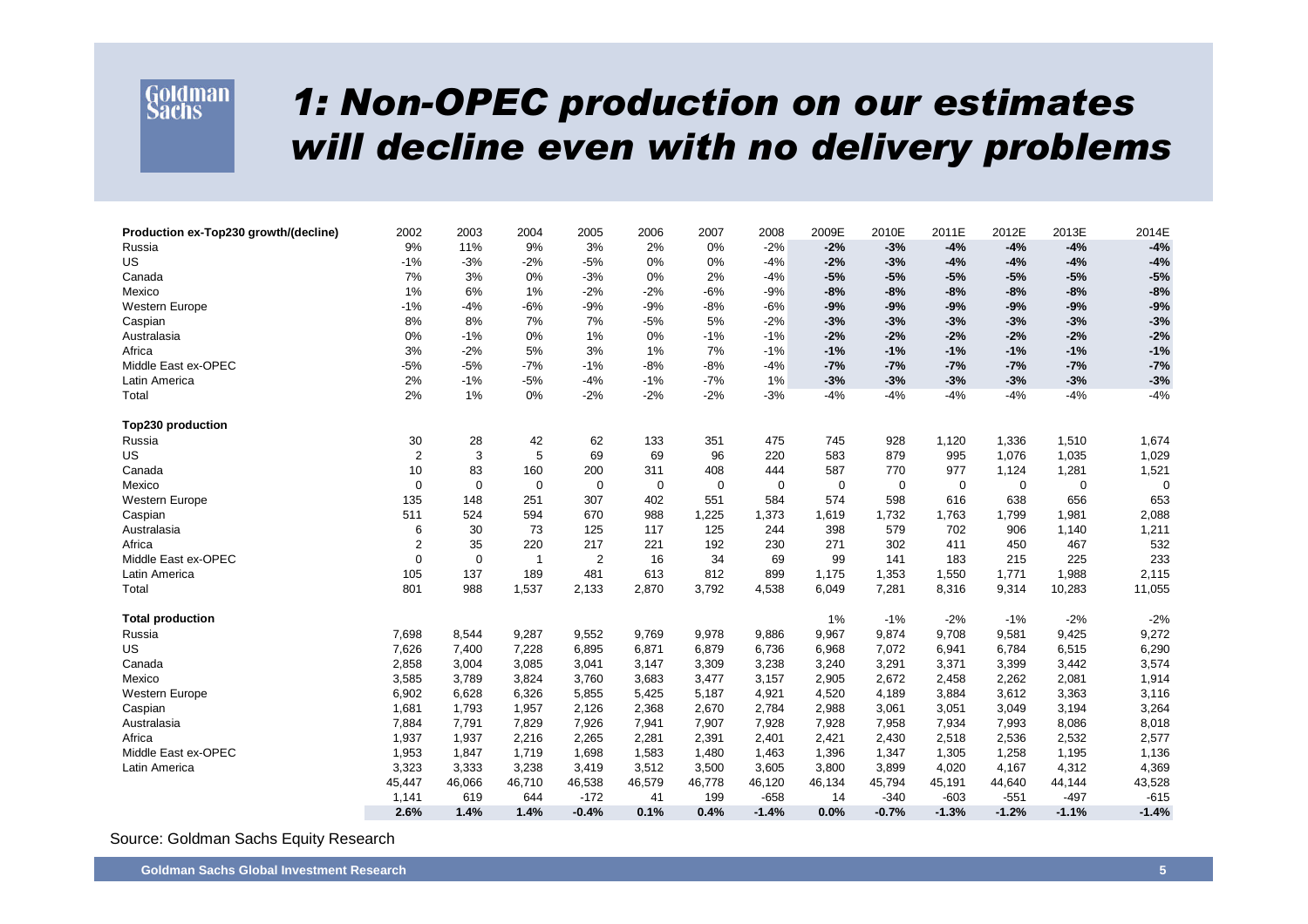



**Non-OPEC decline rates ex-Top230 projects**

Source: Goldman Sachs Equity Research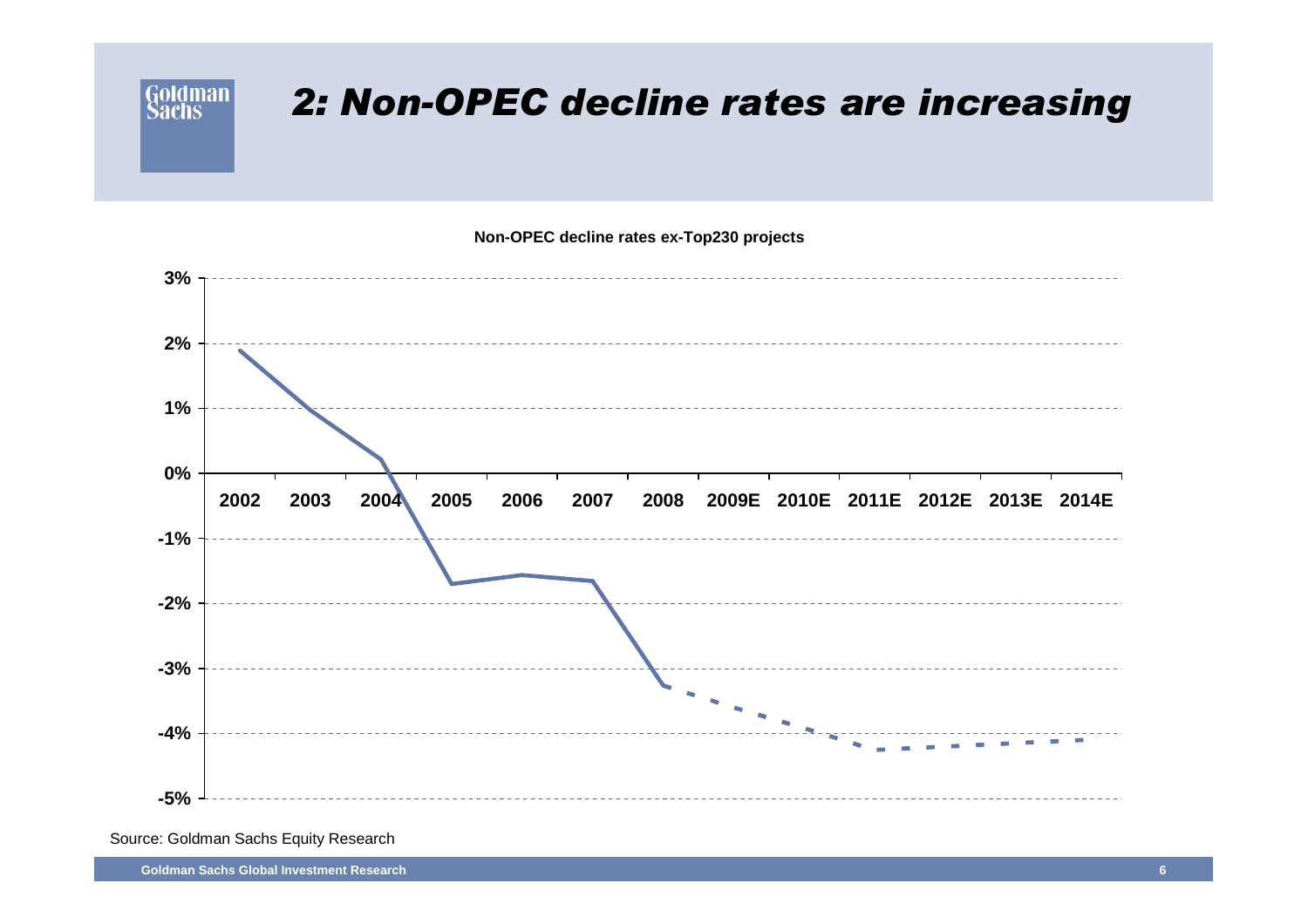# Goldman<br>Sachs

# *3: New projects have frozen for three years...*



Source: Goldman Sachs Equity Research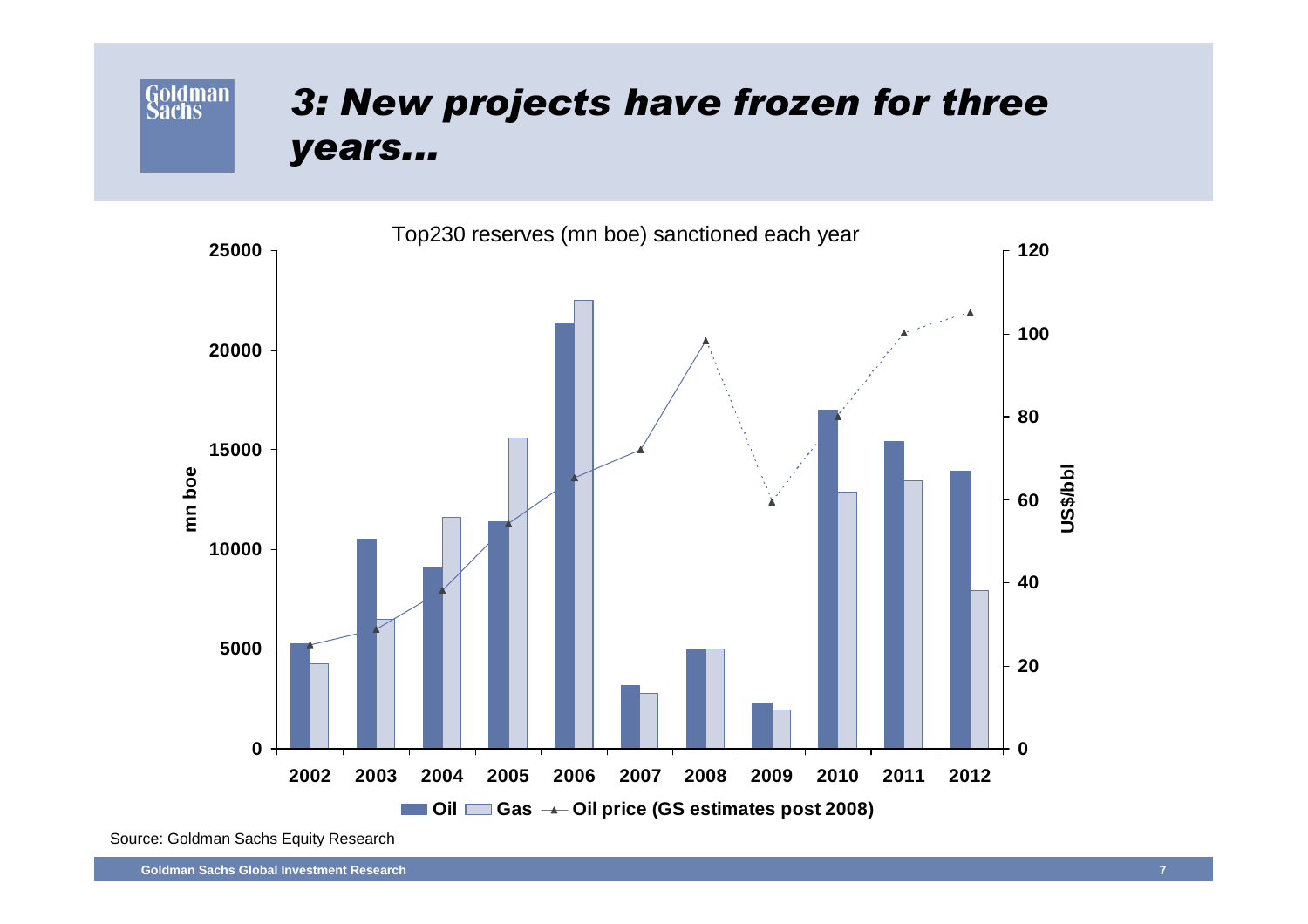

### *...and the 2009 start-ups are unlikely to be repeated*

**Top230 volume addition by year in each region**

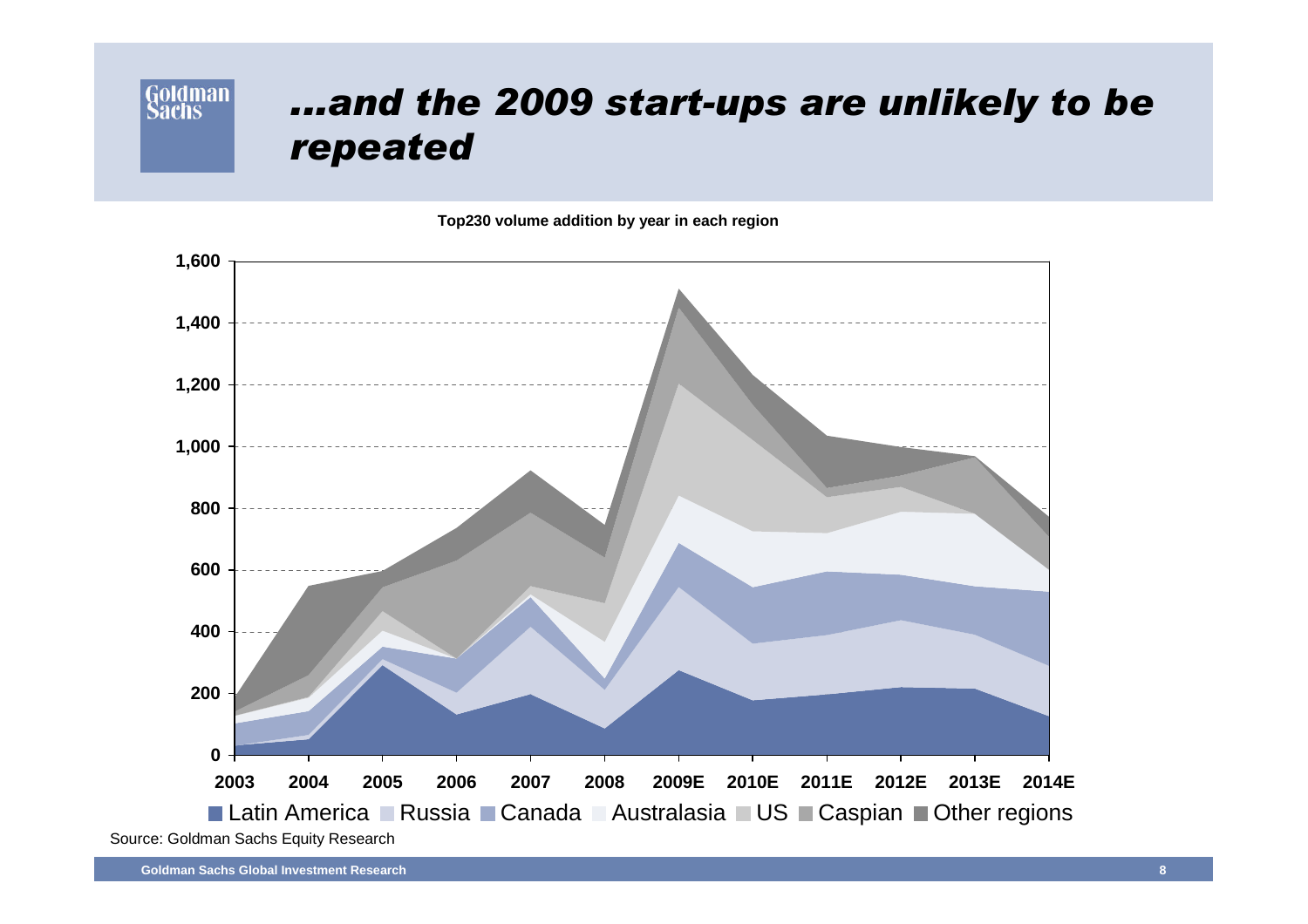

### *4: Execution: the industry has never delivered promised volumes...*



Source: Goldman Sachs Equity Research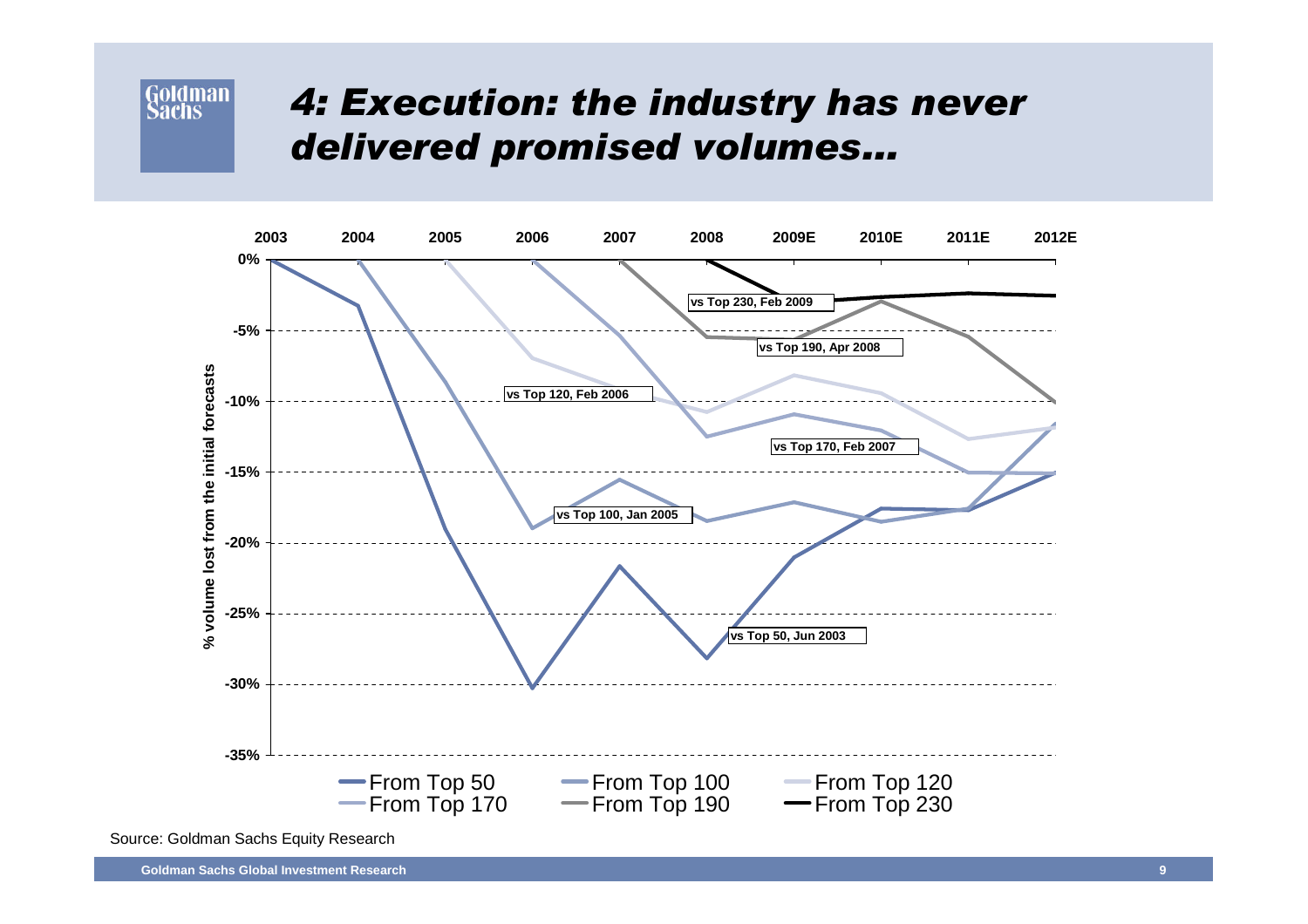

## *...delivering 5% less 1 yr fwd; 10%-15% less 2 yrs fwd and 15%-20% less 3 yrs fwd*



Source: Goldman Sachs Equity Research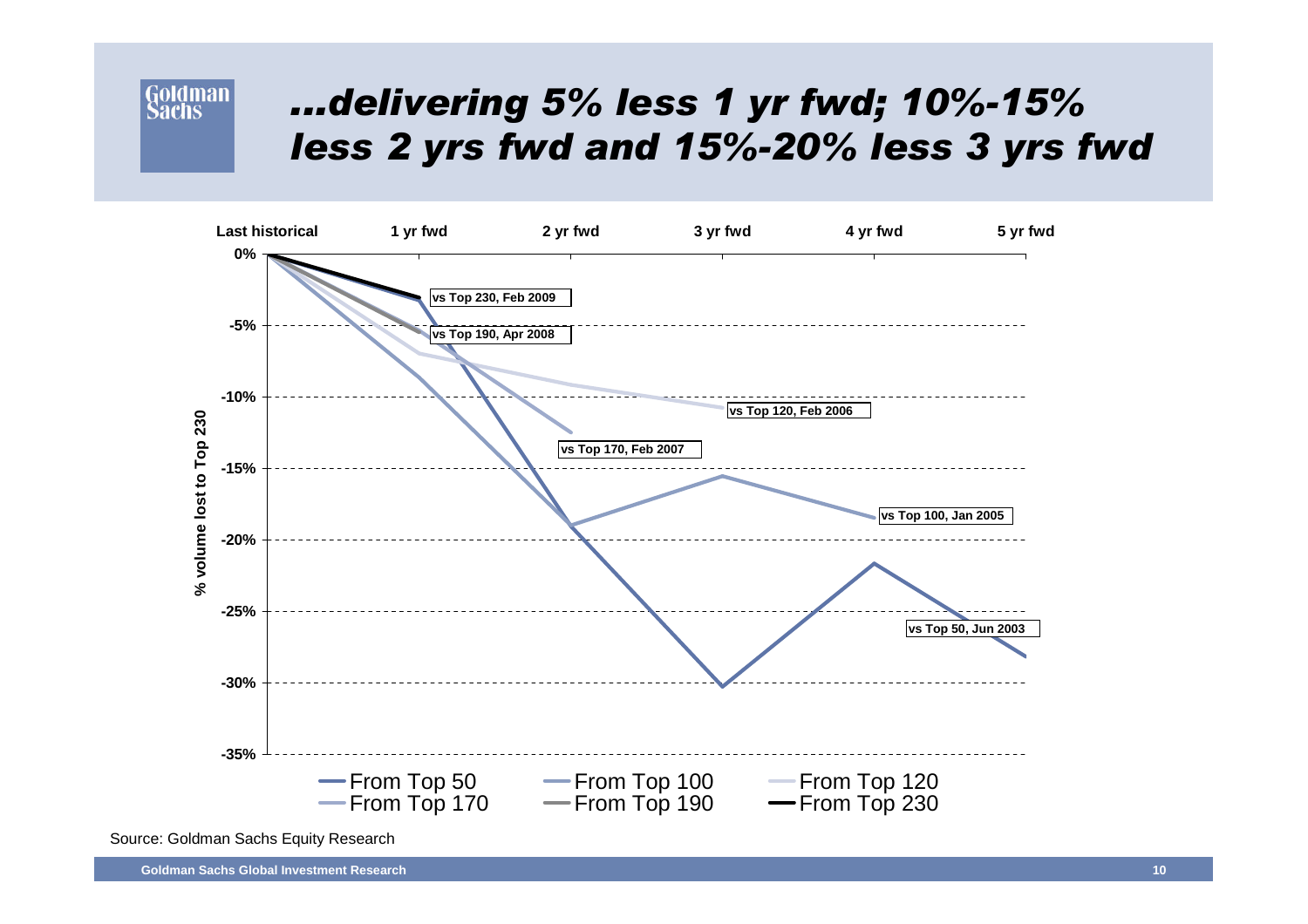

### *5: Non-OPEC decline could be disastrous if recent trends continue*



Source: Goldman Sachs Equity Research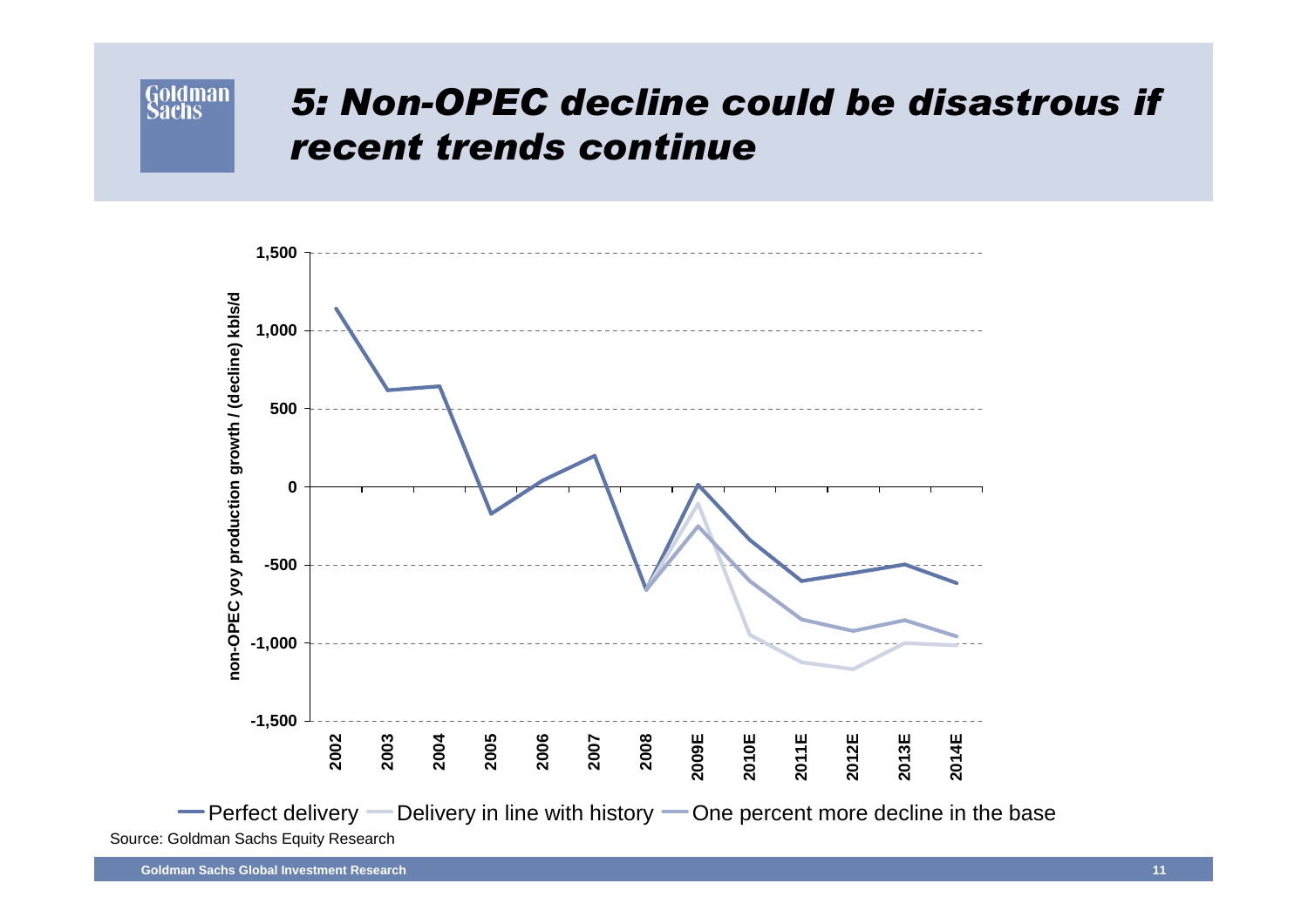### $|\text{Goldman}|$

### *6: OPEC dominated by IOCs is likely to witness a slow-down in capacity growth...*

| Prod ex-Top230    | 2000         | 2001         | 2002           | 2003           | 2004        |                | 2006        | 2007         | 2008        | 2009         | 2010         | 2011         | 2012           | 2013         | 2014         | 2015         |
|-------------------|--------------|--------------|----------------|----------------|-------------|----------------|-------------|--------------|-------------|--------------|--------------|--------------|----------------|--------------|--------------|--------------|
| Ecuador           | 409          | 416          | 401            | 427            | 535         | 2005<br>541    | 545         | 520          | 514         | 493          | 473          | 454          | 436            | 419          | 402          | 386          |
|                   | 3,239        | 3,064        | 2,698          | 2,259          | 2,548       | 2,514          | 2,385       | 2,174        | 2,066       | 1,922        | 1,787        | 1,662        |                | 1,438        | 1,337        | 1,243        |
| Venezuela         | 2,614        | 2,523        | 2,116          | 1,344          | 2,030       | 1,833          | 1,999       | 2,145        | 2,423       | 2,544        | 2,671        | 2,805        | 1,546<br>2,945 | 3,092        | 3,247        | 3,409        |
| Iraq              | 855          | 854          | 783            |                |             |                | 1,087       | 1,020        | 1,025       |              | 1,005        | 995          |                | 975          | 965          | 956          |
| Qatar             |              |              |                | 917            | 990         | 1,044          | 1,745       |              |             | 1,015        |              |              | 985            |              |              |              |
| Algeria           | 1,578<br>711 | 1,562<br>668 | 1,665<br>659   | 1,672          | 1,716       | 1,786          |             | 1,720<br>535 | 1,735       | 1,718<br>323 | 1,701<br>291 | 1,684<br>262 | 1,667          | 1,650<br>212 | 1,634<br>191 | 1,617<br>172 |
| Angola            |              |              |                | 572            | 547         | 574            | 617         |              | 359         |              |              |              | 236            |              |              |              |
| Libya             | 1,475        | 1,427        | 1,375          | 1,481          | 1,582       | 1,665          | 1,601       | 1,532        | 1,510       | 1,465        | 1,421        | 1,378        | 1,337          | 1,297        | 1,258        | 1,220        |
| Nigeria           | 2,155        | 2,274        | 2,103          | 2,074          | 2,182       | 2,255          | 1,939       | 1,656        | 1,477       | 1,477        | 1,477        | 1,477        | 1,477          | 1,477        | 1,477        | 1,477        |
| Total             | 13,036       | 12,789       | 11,801         | 10,745         | 12,130      | 12,212         | 11,918      | 11,300       | 11,109      | 10,957       | 10,826       | 10,717       | 10,628         | 10,560       | 10,510       | 10,480       |
| gr                |              |              |                |                |             |                |             |              |             |              |              |              |                |              |              |              |
| Ecuador           | $-2%$        | 2%           | $-4%$          | 6%             | 25%         | 1%             | 1%          | $-5%$        | $-1%$       | $-4%$        | $-4%$        | $-4%$        | $-4%$          | $-4%$        | $-4%$        | $-4%$        |
| Venezuela         | $-6%$        | $-5%$        | $-12%$         | $-16%$         | 12.8%       | $-1.3%$        | $-5.1%$     | $-8.9%$      | $-4.9%$     | $-7%$        | $-7%$        | $-7%$        | $-7%$          | $-7%$        | $-7%$        | $-7%$        |
| Iraq              | 10%          | $-3%$        | $-16%$         | $-36%$         | 51%         | $-9.7%$        | 9.1%        | 7.3%         | 13.0%       | 5%           | 5%           | 5%           | 5%             | 5%           | 5%           | 5%           |
| Qatar             | 0%           | 0%           | $-8%$          | 17%            | 8%          | 5%             | 4%          | $-6%$        | 1%          | $-1%$        | $-1%$        | $-1%$        | $-1%$          | $-1%$        | $-1%$        | $-1%$        |
| Algeria           | $-1%$        | $-1%$        | 7%             | 0%             | 3%          | 4%             | $-2%$       | $-1%$        | 1%          | $-1%$        | $-1%$        | $-1%$        | $-1%$          | $-1%$        | $-1%$        | $-1%$        |
| Angola            | $-13%$       | $-6%$        | $-1%$          | $-13%$         | $-4%$       | 5%             | 7%          | $-13%$       | $-33%$      | $-10%$       | $-10%$       | $-10%$       | $-10%$         | $-10%$       | $-10%$       | $-10%$       |
| Libya             | $-3%$        | $-3%$        | $-4%$          | 8%             | 7%          | 5%             | $-4%$       | $-4%$        | $-1%$       | $-3%$        | $-3%$        | $-3%$        | $-3%$          | $-3%$        | $-3%$        | $-3%$        |
| Nigeria           | $-13%$       | 6%           | $-8%$          | $-1%$          | 5%          | 3%             | $-14%$      | $-15%$       | $-11%$      | 0%           | 0%           | 0%           | 0%             | 0%           | 0%           | 0%           |
| Total             | $-3%$        | $-1.9%$      | $-7.7%$        | $-8.9%$        | 12.9%       | 0.7%           | $-2.4%$     | $-5.2%$      | $-1.7%$     | $-1.4%$      | $-1.2%$      | $-1.0%$      | $-0.8%$        | $-0.6%$      | $-0.5%$      | $-0.3%$      |
| Prod Top180       |              |              |                |                |             |                |             |              |             |              |              |              |                |              |              |              |
| Ecuador           | 0            | $\mathbf 0$  | 0              | $\mathbf 0$    | $\mathbf 0$ | $\mathbf 0$    | $\mathbf 0$ | $\mathbf 0$  | $\mathbf 0$ | $\mathbf 0$  | $\mathbf 0$  | $\mathbf 0$  | $\mathbf 0$    | $\mathbf 0$  | $\mathbf 0$  | $\mathbf 0$  |
| Venezuela         | 0            | 78           | 197            | 295            | 359         | 423            | 439         | 439          | 500         | 546          | 546          | 546          | 546            | 546          | 546          | 546          |
| Iraq              | 0            | $\mathbf 0$  | 0              | $\mathbf 0$    | $\mathbf 0$ | $\mathbf 0$    | $\mathbf 0$ | $\mathbf 0$  | $\mathbf 0$ | 42           | 130          | 245          | 390            | 447          | 510          | 478          |
| Qatar             | 0            | $\mathbf 0$  | 0              | $\mathbf 0$    | $\mathbf 0$ | $\overline{2}$ | 46          | 177          | 353         | 547          | 830          | 1,063        | 1,238          | 1,297        | 1,297        | 1,322        |
| Algeria           | 0            | $\mathbf 0$  | 15             | 180            | 230         | 230            | 260         | 280          | 257         | 226          | 200          | 193          | 208            | 207          | 228          | 277          |
| Angola            | 35           | 74           | 246            | 290            | 429         | 659            | 792         | 1,188        | 1,516       | 1,637        | 1,541        | 1,526        | 1,643          | 1,591        | 1,625        | 1,802        |
| Libya             | $\mathbf 0$  | $\mathbf 0$  | 0              | $\overline{4}$ | 42          | 86             | 234         | 316          | 336         | 336          | 346          | 381          | 391            | 411          | 389          | 361          |
| Nigeria           | 0            | $\mathbf 0$  | $\overline{0}$ | 189            | 320         | 325            | 521         | 700          | 693         | 1,019        | 1,129        | 1,063        | 1,113          | 1,160        | 1,294        | 1,406        |
| Indonesia         | $\mathbf 0$  | $\mathbf 0$  | $\mathbf 0$    | $\mathbf 0$    | $\mathbf 0$ | $\mathbf 0$    | $\mathbf 0$ | $\mathbf 0$  | $\mathbf 0$ | 19           | 103          | 168          | 168            | 168          | 169          | 157          |
| Total             | 35           | 152          | 458            | 958            | 1,380       | 1,725          | 2,292       | 3,101        | 3,656       | 4,373        | 4,825        | 5,185        | 5,698          | 5,827        | 6,057        | 6,349        |
| <b>Total prod</b> |              |              |                |                |             |                |             |              |             |              |              |              |                |              |              |              |
| Ecuador           | 409          | 416          | 401            | 427            | 535         | 541            | 545         | 520          | 514         | 493          | 473          | 454          | 436            | 419          | 402          | 386          |
| Venezuela         | 3,239        | 3,142        | 2,895          | 2,554          | 2,907       | 2,937          | 2,824       | 2,613        | 2,566       | 2,468        | 2,333        | 2,208        | 2,092          | 1,984        | 1,883        | 1,789        |
| Iraq              | 2,614        | 2,523        | 2,116          | 1,344          | 2,030       | 1,833          | 1,999       | 2,145        | 2,423       | 2,586        | 2,801        | 3,050        | 3,335          | 3,539        | 3,757        | 3,888        |
| Qatar             | 855          | 854          | 783            | 917            | 990         | 1,045          | 1,133       | 1,197        | 1,378       | 1,562        | 1,835        | 2,058        | 2,223          | 2,272        | 2,262        | 2,278        |
| Algeria           | 1,578        | 1,562        | 1,680          | 1,852          | 1,946       | 2,016          | 2,005       | 2,000        | 1,993       | 1,944        | 1,901        | 1,877        | 1,875          | 1,857        | 1,862        | 1,894        |
| Angola            | 746          | 742          | 905            | 862            | 976         | 1,233          | 1,409       | 1,723        | 1,875       | 1,960        | 1,832        | 1,788        | 1,879          | 1,803        | 1,816        | 1,973        |
| Libya             | 1,475        | 1,427        | 1,375          | 1,485          | 1,624       | 1,751          | 1,835       | 1,848        | 1,846       | 1,801        | 1,767        | 1,759        | 1,728          | 1,708        | 1,646        | 1,581        |
| Nigeria           | 2,155        | 2,274        | 2,103          | 2,263          | 2,502       | 2,580          | 2,460       | 2,356        | 2,170       | 2,495        | 2,606        | 2,539        | 2,590          | 2,637        | 2,770        | 2,882        |
| Total             | 13,071       | 12,941       | 12,259         | 11,703         | 13,510      | 13,936         | 14,209      | 14,401       | 14,765      | 15,310       | 15,548       | 15,733       | 16,158         | 16,218       | 16,399       | 16,672       |
|                   |              | $-130$       | $-682$         | $-556$         | 1,807       | 427            | 273         | 191          | 364         | 545          | 238          | 185          | 425            | 60           | 181          | 273          |
|                   |              | $-1.0%$      | $-5.3%$        | $-4.5%$        | 15.4%       | 3.2%           | 2.0%        | 1.3%         | 2.5%        | 3.7%         | 1.6%         | 1.2%         | 2.7%           | 0.4%         | 1.1%         | 1.7%         |

Source: Goldman Sachs Equity Research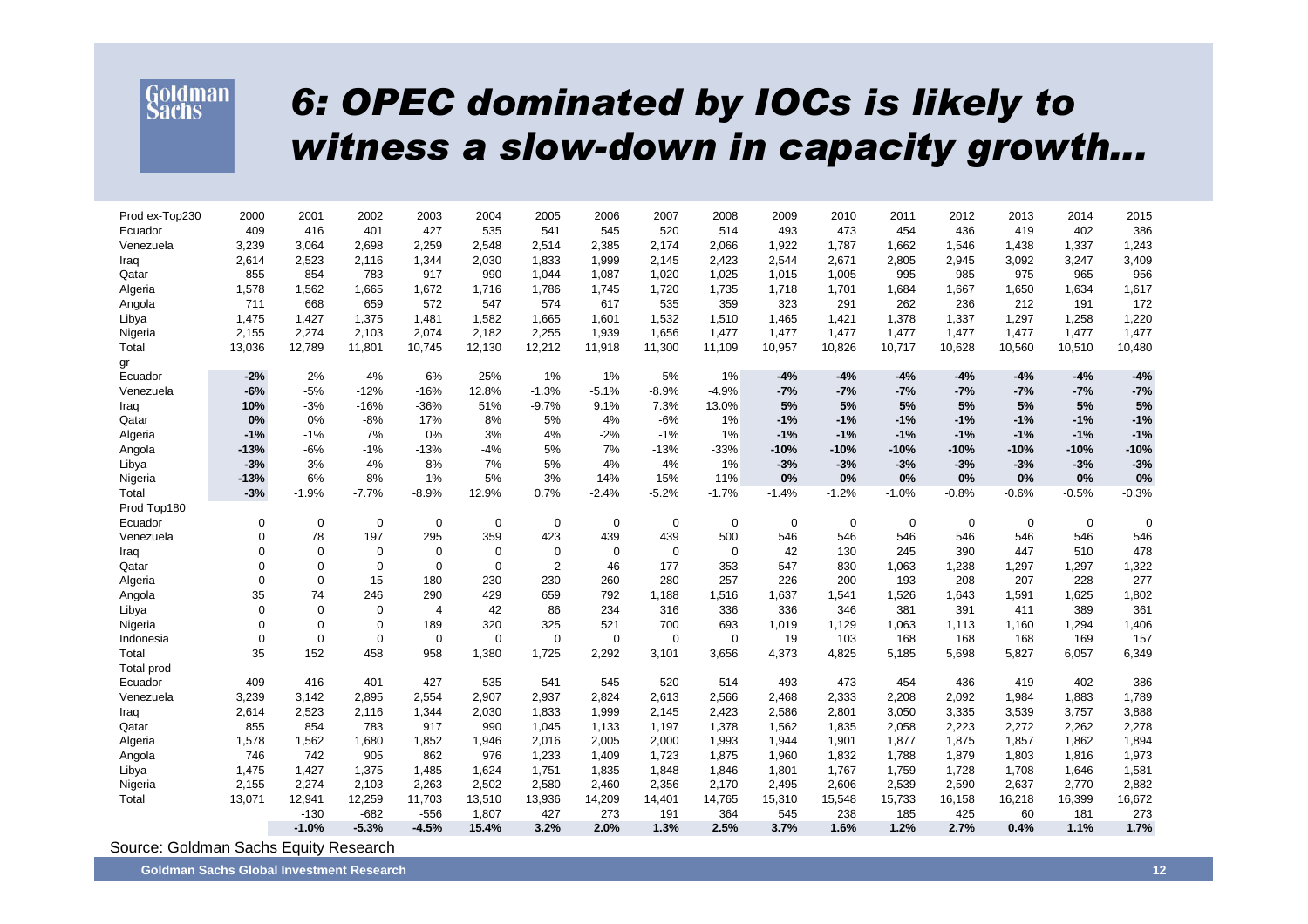

### *...and the burden to grow production capacity will all fall on Saudi Arabia*

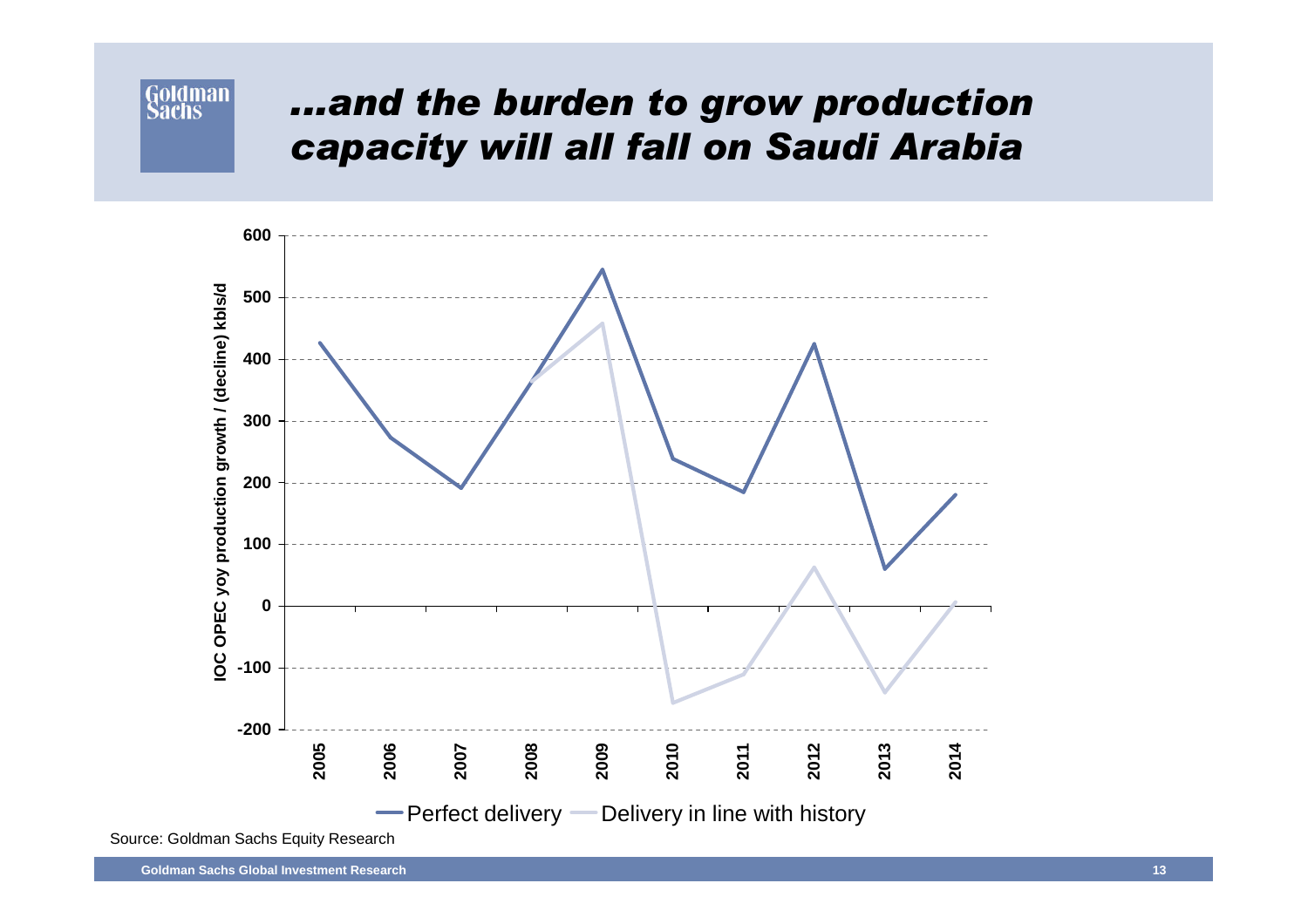

**I, Michele della Vigna, CFA, hereby certify that all of the views expressed in this report accurately reflect my personal views about the subject company or companies and its or their securities. I also certify that no part of my compensation was, is or will be, directly or indirectly, related to the specific recommendations or views expressed in this report.**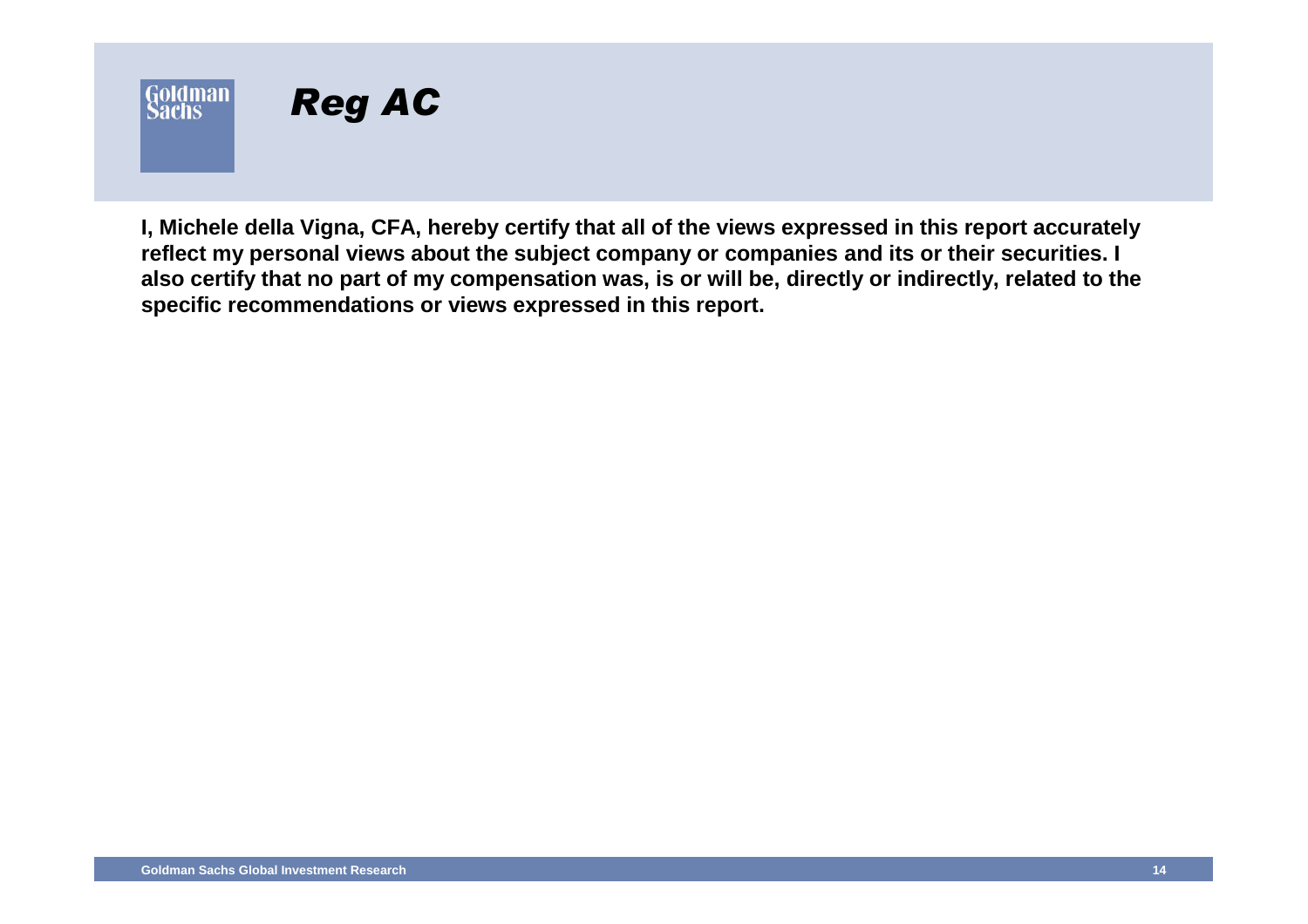

*Disclosures* **September 15, 2009**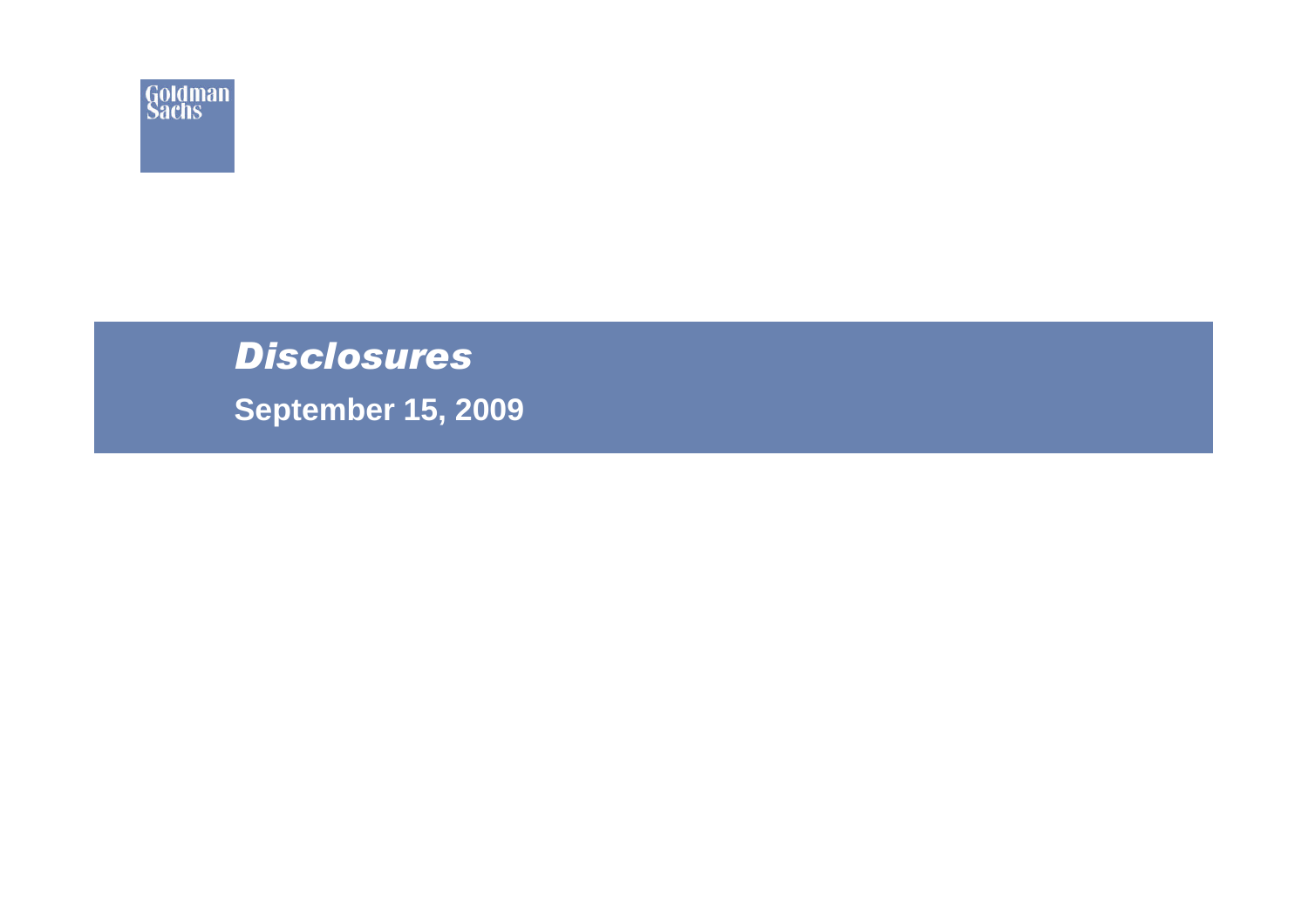

**Analyst teams:**

**Michele della Vigna, CFA: Europe-Energy:Oil-Integrated.**

**Europe-Energy:Oil-Integrated: BG Group, BP plc, BP plc (ADS), ENI, Galp, OMV, Repsol YPF, Royal Dutch Shell plc (A ADR), Royal Dutch Shell plc (A), Royal Dutch Shell plc (B ADR), Royal Dutch Shell plc (B), StatoilHydro, TOTAL SA.**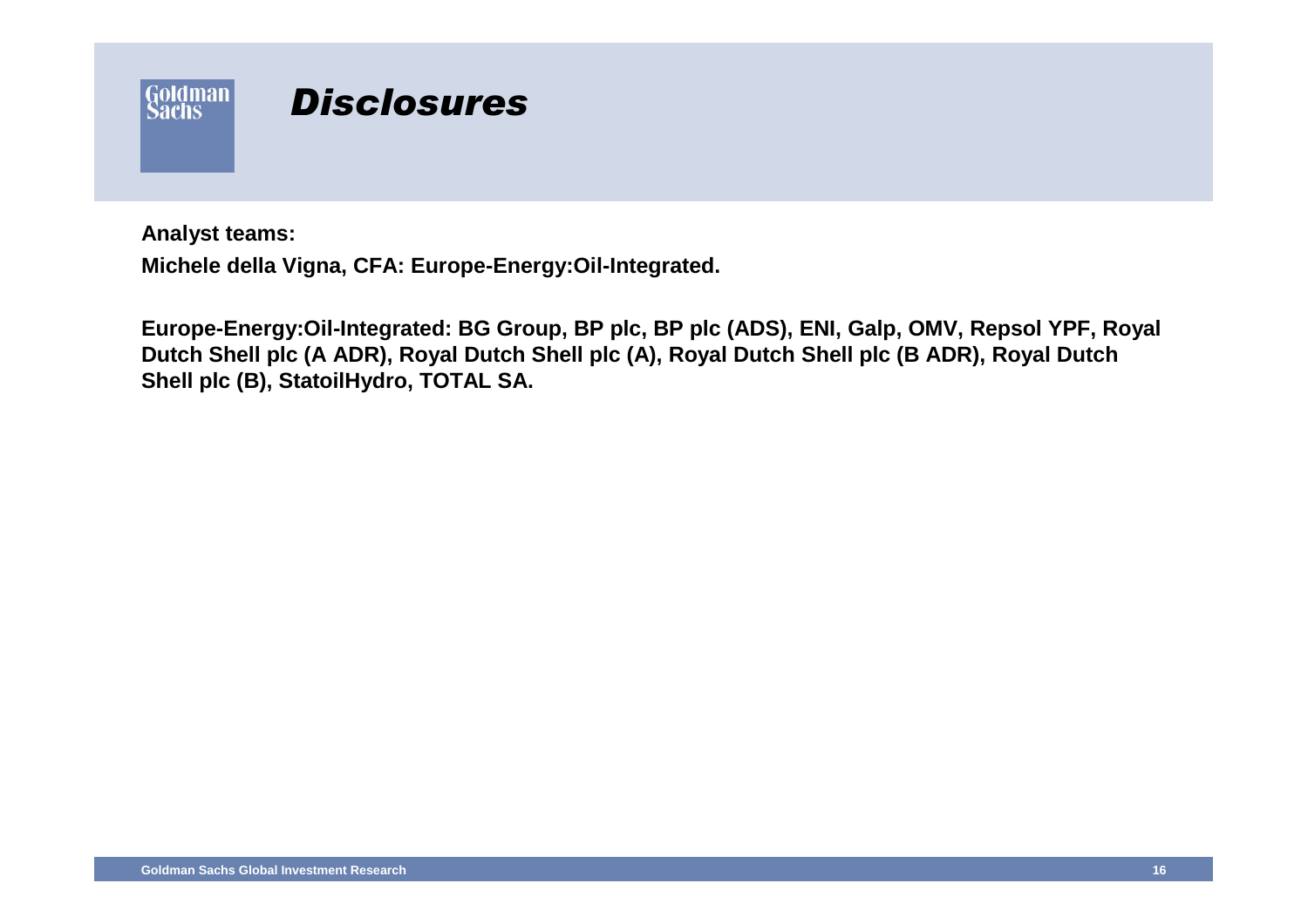#### **Distribution of ratings/investment banking relationships**

|        |     | <b>Rating Distribution</b> |      | <b>Investment Banking Relationships</b> |      |      |  |  |  |  |
|--------|-----|----------------------------|------|-----------------------------------------|------|------|--|--|--|--|
|        | Buv | Hold                       | Sell | Buy                                     | Hold | Sell |  |  |  |  |
| Global | 30% | 51%                        | 19%  | 54%                                     | 52%  | 44%  |  |  |  |  |

#### **Goldman Sachs Investment Research global coverage universe**

As of July 1, 2009, Goldman Sachs Global Investment Research had investment ratings on 2,709 equity securities. Goldman Sachs assigns stocks as Buys and Sells on various regional Investment Lists; stocks not so assigned are deemed Neutral. Such assignments equate to Buy, Hold and Sell for the purposes of the above disclosure required by NASD/NYSE rules. See 'Ratings, Coverage groups and view s and related definitions' below .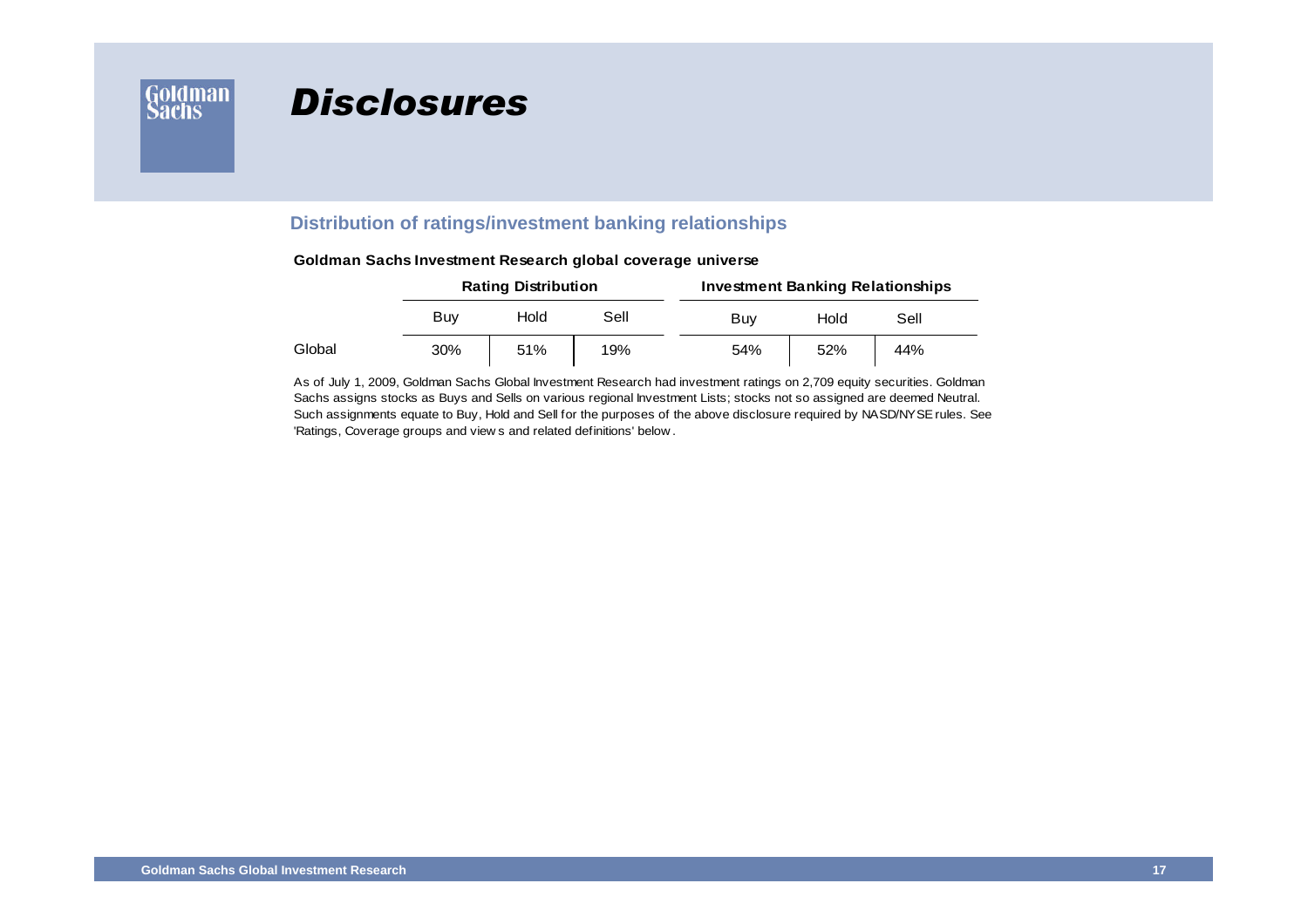#### **Regulatory disclosures**

Goldman<br>Sachs

#### **Disclosures required by United States laws and regulations**

See company-specific regulatory disclosures above for any of the following disclosures required as to companies referred to in this report: manager or co-manager in a pending transaction; 1% or other ownership; compensation for certain services; types of client relationships; managed/co-managed public offerings in prior periods; directorships; market making and/or specialist role.

The following are additional required disclosures: **Ownership and material conflicts of interest:** Goldman Sachs policy prohibits its analysts, professionals reporting to analysts and members of their households from owning securities of any company in the analyst's area of coverage. **Analyst compensation:** Analysts are paid in part based on the profitability of Goldman Sachs, which includes investment banking revenues. **Analyst as officer or director:** Goldman Sachs policy prohibits its analysts, persons reporting to analysts or members of their households from serving as an officer, director, advisory board member or employee of any company in the analyst's area of coverage. **Non-U.S. Analysts:** Non-U.S. analysts may not be associated persons of Goldman, Sachs & Co. and therefore may not be subject to NASD Rule 2711/NYSE Rules 472 restrictions on communications with subject company, public appearances and trading securities held by the analysts. **Distribution of ratings:** See the distribution of ratings disclosure above. **Price chart:** See the price chart, with changes of ratings and price targets in prior periods, above, or, if electronic format or if with respect to multiple companies which are the subject of this report, on the Goldman Sachs website at http://www.gs.com/research/hedge.html. Goldman, Sachs & Co. is a member of SIPC (http://www.sipc.org).

#### **Additional disclosures required under the laws and regulations of jurisdictions other than the United States**

The following disclosures are those required by the jurisdiction indicated, except to the extent already made above pursuant to United States laws and regulations. **Australia:** This research, and any access to it, is intended only for "wholesale clients" within the meaning of the Australian Corporations Act. **Canada:** Goldman Sachs Canada Inc. has approved of, and agreed to take responsibility for, this research in Canada if and to the extent it relates to equity securities of Canadian issuers. Analysts may conduct site visits but are prohibited from accepting payment or reimbursement by the company of travel expenses for such visits. **Hong Kong:** Further information on the securities of covered companies referred to in this research may be obtained on request from Goldman Sachs (Asia) L.L.C. **India**: Further information on the subject company or companies referred to in this research may be obtained from Goldman Sachs (India) Securities Private Limited. **Japan:** See below. **Korea:** Further information on the subject company or companies referred to in this research may be obtained from Goldman Sachs (Asia) L.L.C., Seoul Branch. **Russia**: Research reports distributed in the Russian Federation are not advertising as defined in Russian law, but are information and analysis not having product promotion as their main purpose and do not provide appraisal within the meaning of the Russian Law on Appraisal. **Singapore:** Further information on the covered companies referred to in this research may be obtained from Goldman Sachs (Singapore) Pte. (Company Number: 198602165W). **Taiwan:** This material is for reference only and must not be reprinted without permission. Investors should carefully consider their own investment risk. Investment results are the responsibility of the individual investor. United Kingdom: Persons who would be categorized as retail clients in the United Kingdom, as such term is defined in the rules of the Financial Services Authority, should read this research in conjunction with prior Goldman Sachs research on the covered companies referred to herein and should refer to the risk warnings that have been sent to them by Goldman Sachs International. A copy of these risks warnings, and a glossary of certain financial terms used in this report, are available from Goldman Sachs International on request.

**European Union:** Disclosure information in relation to Article 4 (1) (d) and Article 6 (2) of the European Commission Directive 2003/126/EC is available at http://www.gs.com/client\_services/global\_investment\_research/europeanpolicy.html

**Japan: Goldman Sachs Japan Co., Ltd. Is a Financial Instrument Dealer under the Financial Instrument and Exchange Law, registered with the Kanto Financial Bureau (Registration No. 69), and is a member of Japan Securities Dealers Association (JSDA) and Financial Futures Association of Japan (FFJAJ). Sales and purchase of equities are subject to commission pre-determined with clients plus consumption tax.** See company-specific disclosures as to any applicable disclosures required by Japanese stock exchanges, the Japanese Securities Dealers Association or the Japanese Securities Finance Company.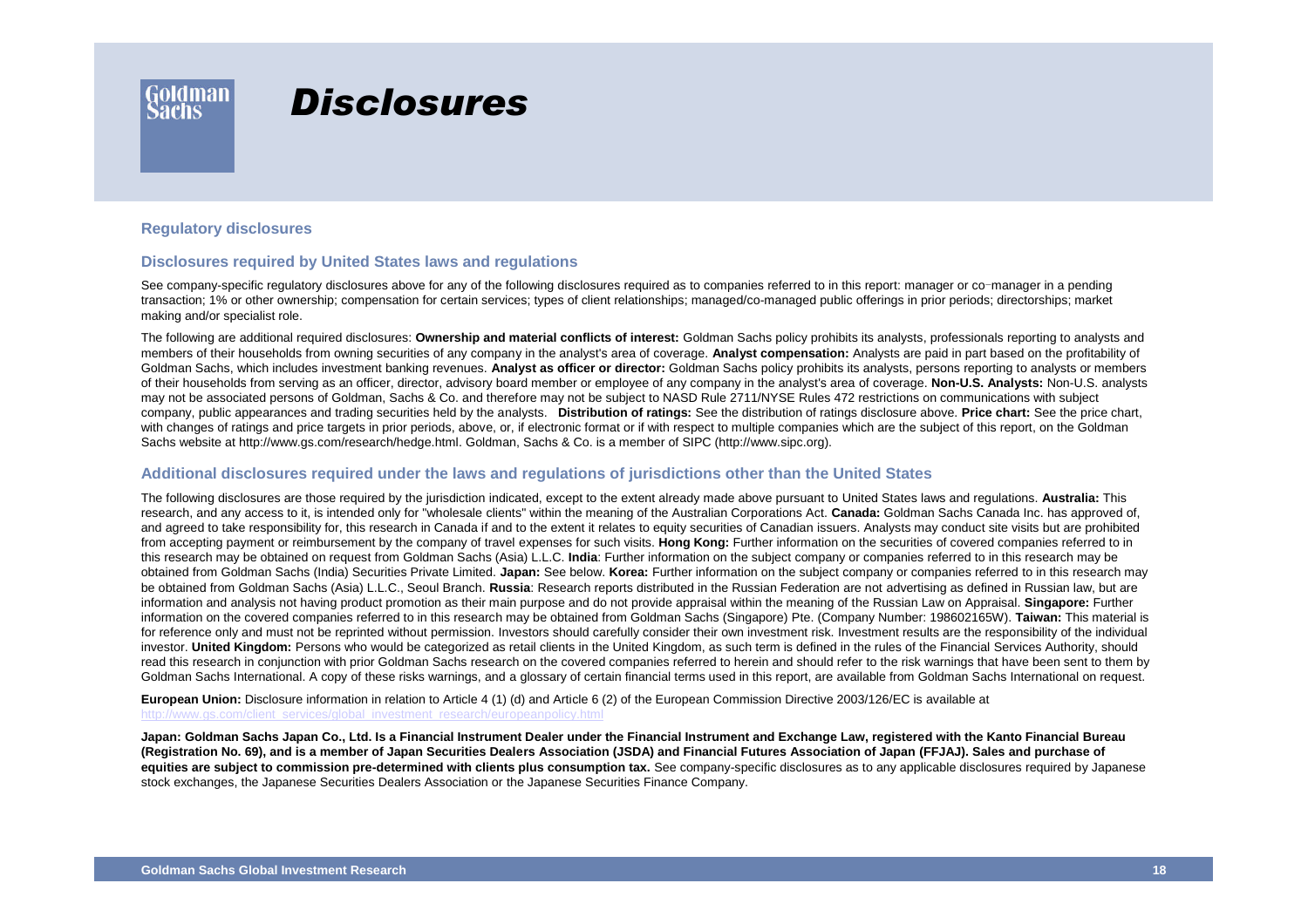#### **Ratings, coverage groups and views and related definitions**

**Buy (B), Neutral (N), Sell (S)** – Analysts recommend stocks as Buys or Sells for inclusion on various regional Investment Lists. Being assigned a Buy or Sell on an Investment List is determined by a stock's return potential relative to its coverage group as described below. Any stock not assigned as a Buy or a Sell on an Investment List is deemed Neutral. Each regional Investment Review Committee manages various regional Investment Lists to a global guideline of 25%-35% of stocks as Buy and 10%-15% of stocks as Sell; however, the distribution of Buys and Sells in any particular coverage group may vary as determined by the regional Investment Review Committee. Regional Conviction Buy and Sell lists represent investment recommendations focused on either the size of the potential return or the likelihood of the realization of the return.

Return potential represents the price differential between the current share price and the price target expected during the time horizon associated with the price target. Price targets are required for all covered stocks. The return potential, price target and associated time horizon are stated in each report adding or reiterating an Investment List membership.

**Coverage groups and views:** A list of all stocks in each coverage group is available by primary analyst, stock and coverage group at http://www.gs.com/research/hedge.html. The analyst assigns one of the following coverage views which represents the analyst's investment outlook on the coverage group relative to the group's historical fundamentals and/or valuation. **Attractive (A).** The investment outlook over the following 12 months is favorable relative to the coverage group's historical fundamentals and/or valuation. **Neutral (N).** The investment outlook over the following 12 months is neutral relative to the coverage group's historical fundamentals and/or valuation. **Cautious (C).** The investment outlook over the following 12 months is unfavorable relative to the coverage group's historical fundamentals and/or valuation.

Not Rated (NR). The investment rating and target price, if any, have been removed pursuant to Goldman Sachs policy when Goldman Sachs is acting in an advisory capacity in a merger or strategic transaction involving this company and in certain other circumstances**. Rating Suspended (RS).** Goldman Sachs Research has suspended the investment rating and price target, if any, for this stock, because there is not a sufficient fundamental basis for determining an investment rating or target. The previous investment rating and price target, if any, are no longer in effect for this stock and should not be relied upon. **Coverage Suspended (CS).** Goldman Sachs has suspended coverage of this company. **Not Covered (NC).** Goldman Sachs does not cover this company. **Not Available or Not Applicable (NA).** The information is not available for display or is not applicable. **Not Meaningful (NM).** The information is not meaningful and is therefore excluded.

#### **Global product; distributing entities**

Goldman<br>Sachs

The Global Investment Research Division of Goldman Sachs produces and distributes research products for clients of Goldman Sachs, and pursuant to certain contractual arrangements, on a global basis. Analysts based in Goldman Sachs offices around the world produce equity research on industries and companies, and research on macroeconomics, currencies, commodities and portfolio strategy.

This research is disseminated in Australia by Goldman Sachs JBWere Pty Ltd (ABN 21 006 797 897) on behalf of Goldman Sachs; in Canada by Goldman Sachs Canada Inc. regarding Canadian equities and by Goldman Sachs & Co. (all other research); in Germany by Goldman Sachs & Co. oHG; in Hong Kong by Goldman Sachs (Asia) L.L.C.; in India by Goldman Sachs (India) Securities Private Ltd.; in Japan by Goldman Sachs Japan Co., Ltd; in the Republic of Korea by Goldman Sachs (Asia) L.L.C., Seoul Branch; in New Zealand by Goldman Sachs JBWere (NZ) Limited on behalf of Goldman Sachs; in Singapore by Goldman Sachs (Singapore) Pte. (Company Number: 198602165W); and in the United States of America by Goldman, Sachs & Co. Goldman Sachs International has approved this research in connection with its distribution in the United Kingdom and European Union.

**European Union:** Goldman Sachs International, authorised and regulated by the Financial Services Authority, has approved this research in connection with its distribution in the European Union and United Kingdom; Goldman, Sachs & Co. oHG, regulated by the Bundesanstalt für Finanzdienstleistungsaufsicht, may also be distributing research in Germany